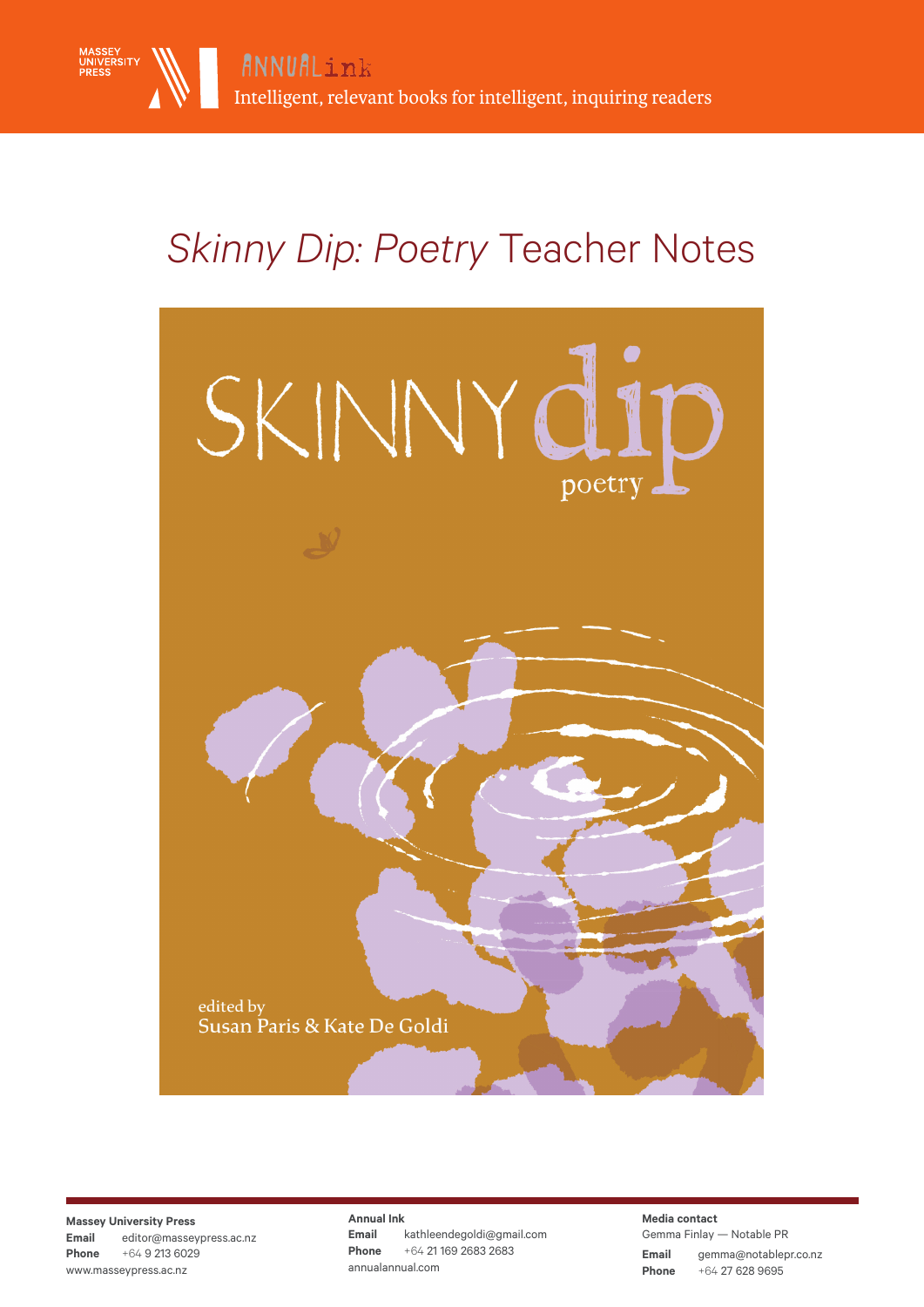## **Contents**

| A Prose Poem                               |    |
|--------------------------------------------|----|
| Begin with a mountain — Nina Mingya Powles | 2  |
| Free Verse & A Dialogue Poem               |    |
| Street Fighter - Amber Esau                | 5. |
| Sole to Sole - Victor Rodger               | 7  |
| A Rondel & A Villanelle                    |    |
| History Lesson - Bill Manhire              | 10 |
| School Caretaker — Tim Upperton            | 12 |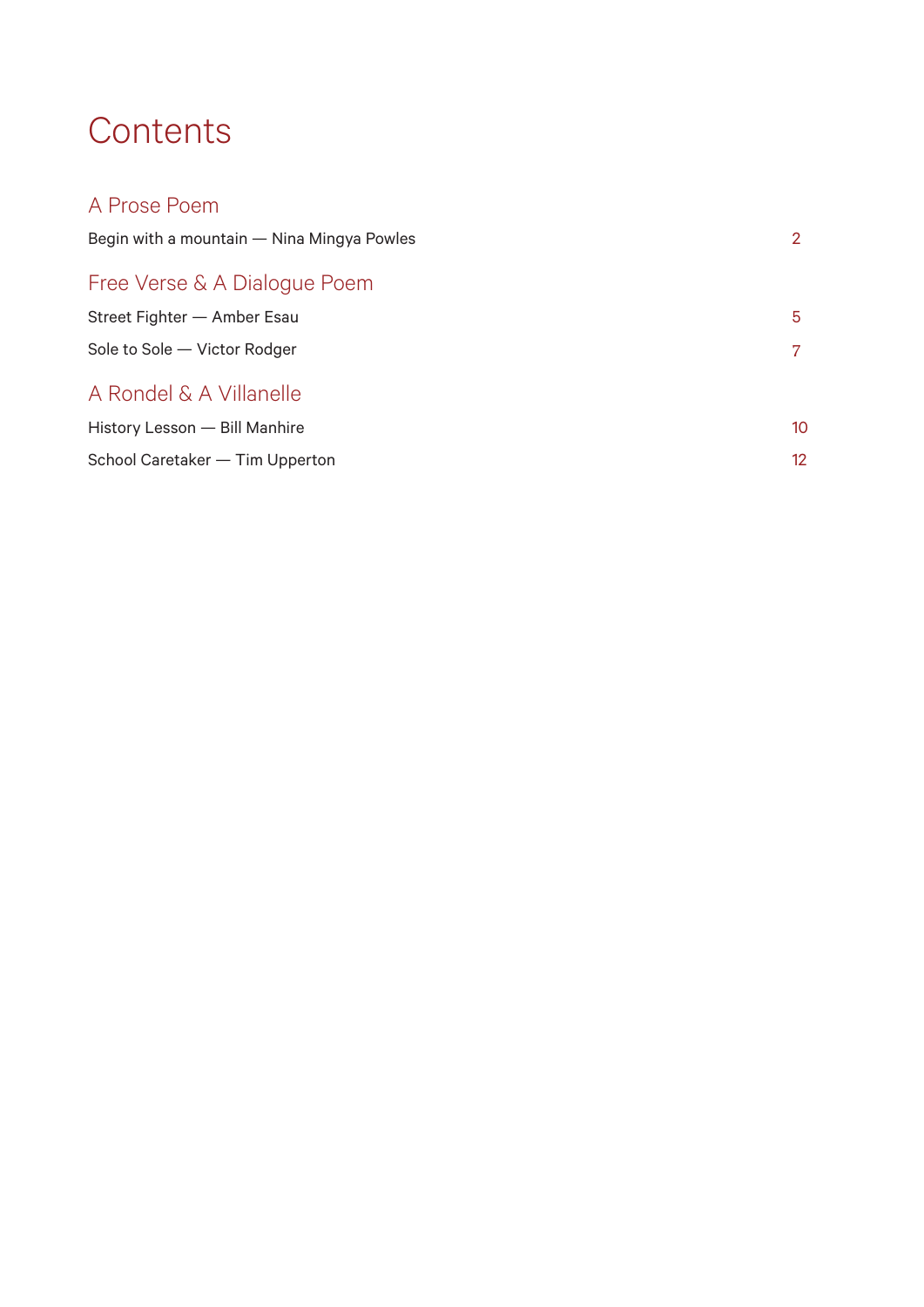## Skinny Dip Teacher Notes

*Skinny Dip*: *Poetry*

Edited by Susan Paris & Kate De Goldi

#### *Why poetry in the classroom?*

Poems are little grenades. They compress and intensify, offering new perceptions, new modes of expression. They make plain that literature is a consequence of paying close attention to the world. Poems offer students and teachers a holiday from the demands of narrative. They have brevity, which makes them *achievable* in a classroom – both to read and discuss and to write – but are still dense with lessons in the language arts: the power of sound and rhythm, the role of voice and tone, the adventure of vocabulary; the ways figurative devices heighten expression.

#### *Why* Skinny Dip*?*

*Skinny Dip* brings together new work from some of our best contemporary poets, written especially for readers from intermediate through to high school. The collection showcases a wide variety of poetic forms. Familiar ones like free verse, haiku, acrostic, and found poems, but dazzling, tricksy forms too: pantoum, rondel, cinquain, sestina, and more! At the back of the book you'll find informative and entertaining notes on these forms.

#### *Using* Skinny Dip

The following three lessons have been developed around the two English curriculum strands: students *make* meaning (listening, reading, viewing) and *create* meaning (speaking, writing, presenting). We offer a guide for the close reading and discussion of five poems along with suggestions for writing and follow-up activites. Think of these lessons as models or templates from which you might devise classroom work across the entire range of *Skinny Dip*'s contents.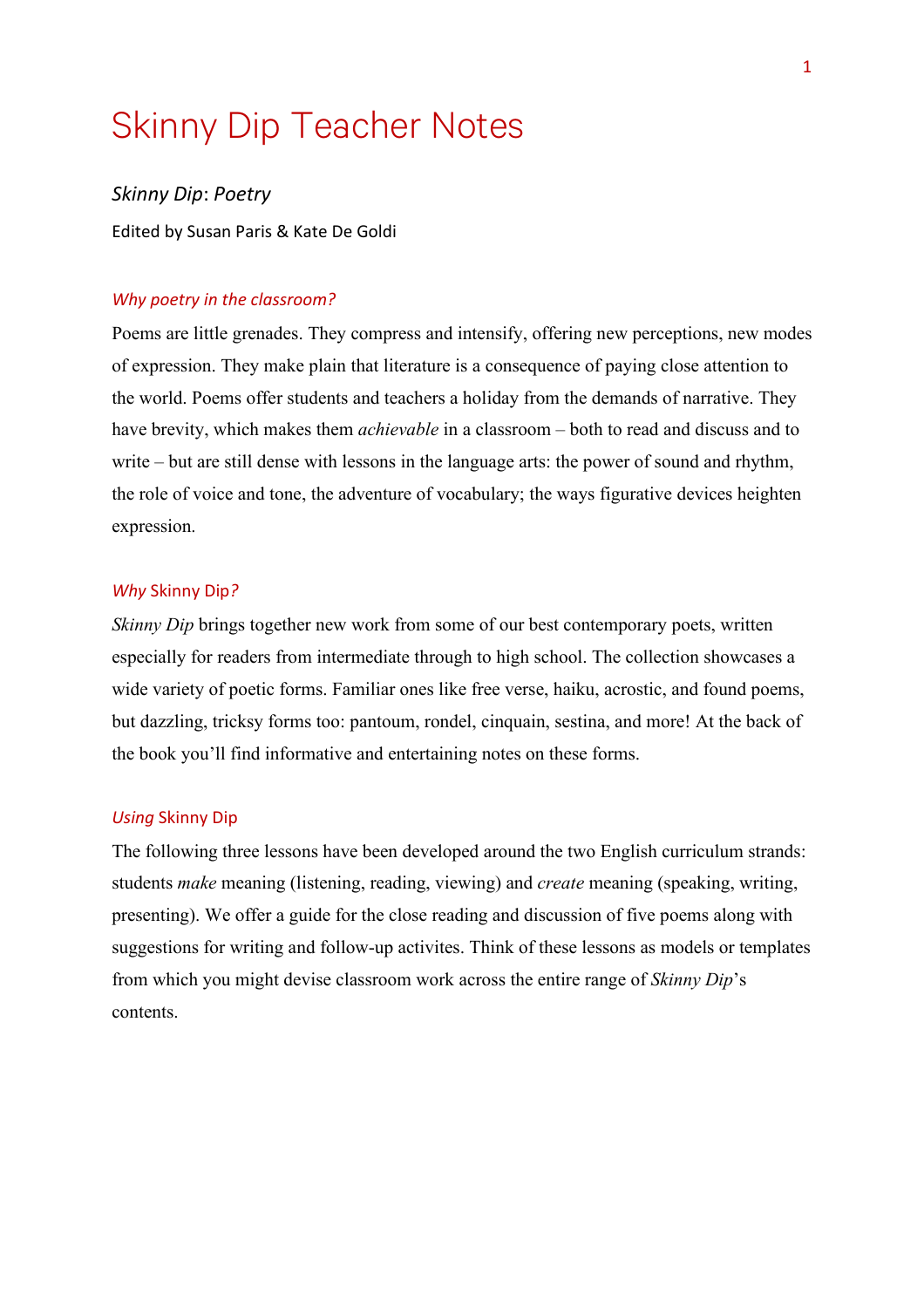### A Prose Poem

## **Begin with a mountain by Nina Mingya Powles**

- 1. Before reading the poem, look at the title. The poet has used hanzi (a Chinese character). Can you guess what the pictograph represents? (A mountain, shown by three peaks.)
- 2. Read the poem. Write down what you notice about it? What features stand out? Do you have questions about the poem? Are there unfamiliar words?
- 3. Listen as the poem is read aloud. Write down anything new you notice (sonic effects, rhythm, etc.).
- 4. What do you think the poem is about? How would you describe the poem's overall mood?
- 5. Nina has used the structure of a pepeha. What are the customary parts of a pepeha for Māori? How has Nina adapted or extended her pepeha? ('Where are you really from?', anecdotes, thoughts, acknowledging the first people – as in pepeha for Pākeha and tauiwi)
- 6. Find the placenames throughout the poem (Tararua, Kinabalu, Waikanae, London). Locate them on a map. Why do you think the poet mentions all these places? What languages are represented in the poem?
- 7. What do you think the final four lines mean?
- 8. Can you find a definition of a prose poem? (A prose poem has one foot in poetry and one in prose; it usually dispenses with the line breaks associated with poetry but can use the range of other poetic effects.) Compare 'Begin with a mountain' to another prose poem in the book, 'I'm sorry for the bad handwriting the bus is bumpy' by Rata Gordon. What do the two poems have in common? How are they different?
- 9. Which elements in each poem seem like prose? Identify the poetic devices in both poems.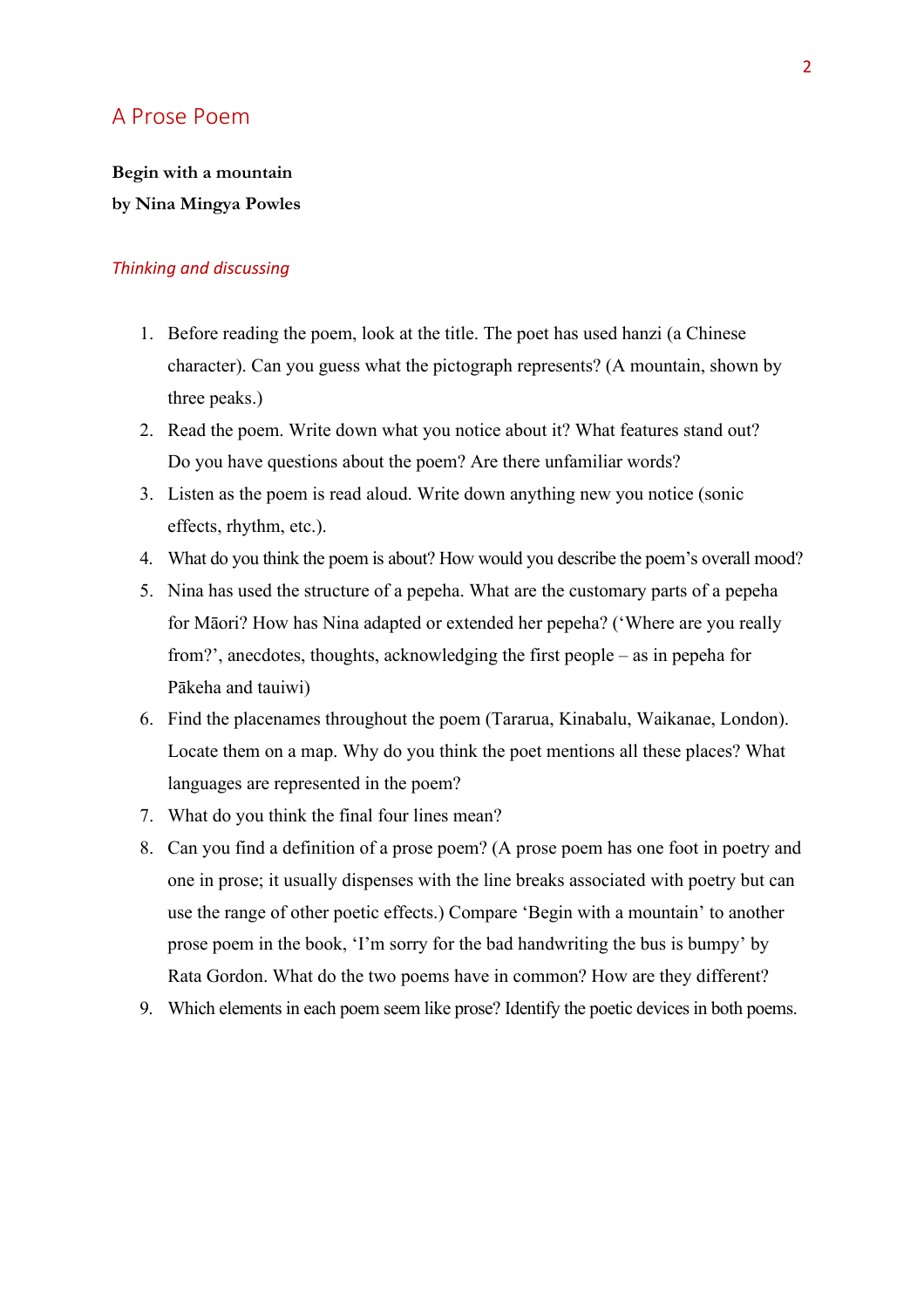#### **Begin with a mountain**

#### *Writing and presenting*

- 1. A pepeha tells people 'who you are'. Using Nina's poem as a model, try writing your own pepeha prose poem.
	- a. Work out the the fundamental parts of your pepeha (for Māori: maunga, awa, waka, hapū, family name, tipuna, etc; for Pākeha & tauiwi you could use a slightly different form, eg: '*Ko XX te maunga e rū nei taku ngākau/XX is the mountain that speaks to my heart*). How much do you already know? Perhaps you'll need to interview your family to find out more. Are there stories about grandparents or earlier ancestors that are significant? You might want your poem to build on and extend the basic pepeha as Nina's does.
	- b. In her biographical note (page 110) Nina says, 'To me, my family tree looks more like a river that flows into several oceans.' What image might you use to describe your family tree? A web? A ladder? A maze? A blank page?
	- c. Note down all the ways Nina Powles *shows* where she comes from (significant maunga, awa, waka; physical description of her home city; food; ethnicities and languages; tales of ancestors; personal reflections). Think about what details from your past and present you could use in your poem.
	- d. Following Nina Powles's example, write your own headings to structure your poem.
	- e. Write the first draft of your poem, using the notes you've made. Remember, one foot in prose and one foot in poetry. What prose elements will you use? Which poetic devices?
	- f. Read your draft. Is it telling you anything new? Do you want to explore that? Can you edit, tighten, or elaborate your poem to make it stronger? Is their stronger vocabulary you can use? Are their redundant words? Try a second draft. Expect to try a third!
	- g. Don't forget a title.
	- h. Form small groups and share your poems. Or plan a class reading of pepeha poems. Or have a new pepeha poem shared with the class at the beginning of each day.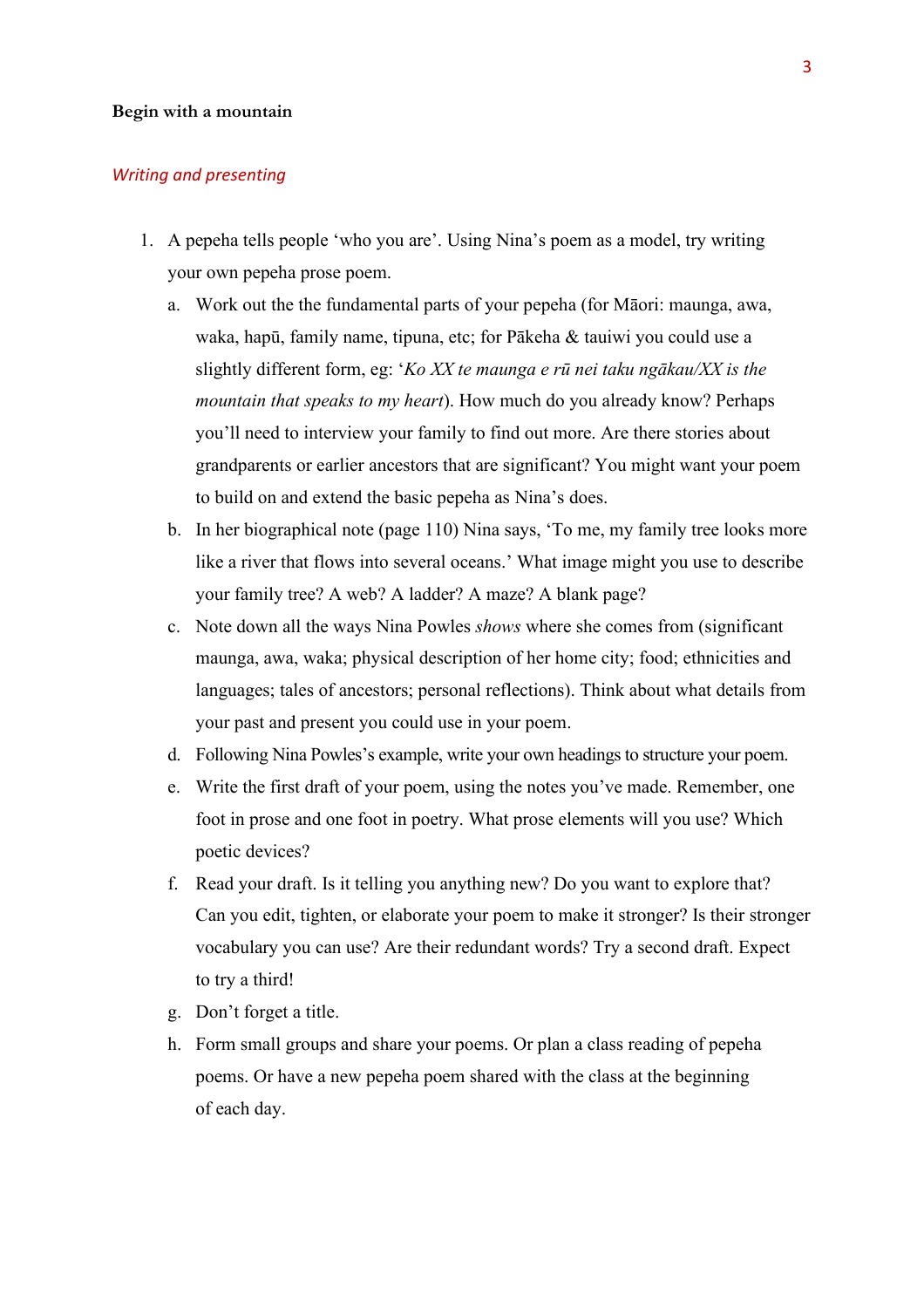#### **Begin with a mountain**

#### *Follow Up*

#### Poem-in-a-zine

Nina combines writing and artwork in her zine making. You could turn your pepeha prose poem into a zine. Find zine-making instructions online (a good place to start: [www.readbrightly.com/how-to-make-zine\)](http://www.readbrightly.com/how-to-make-zine) for help to design and illustrate your own zine.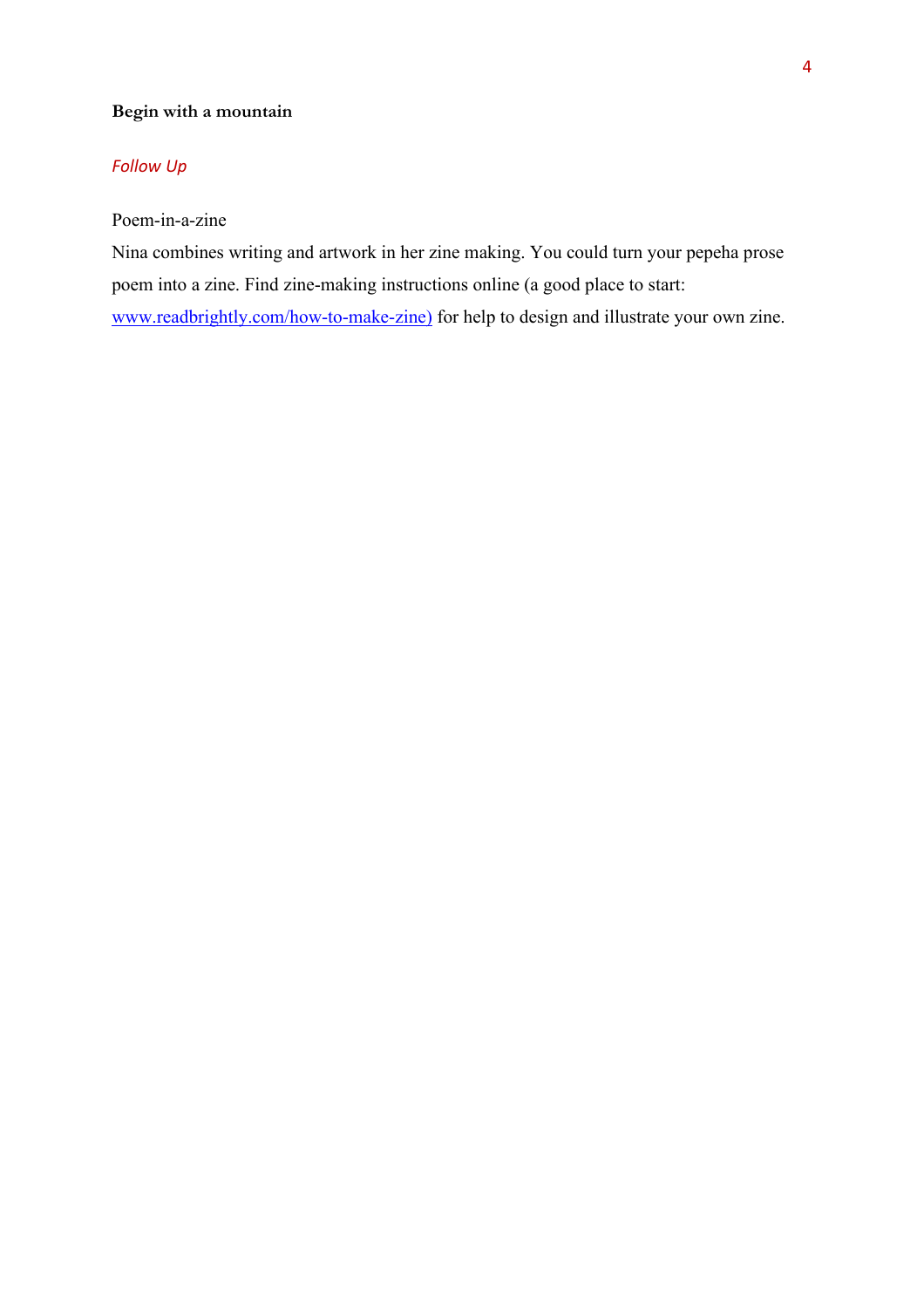### Free Verse & A Dialogue Poem

**Street Fighter by Amber Esau** 

- 1. Before reading the poem, look at the title. How many ways can you read 'street fighter'? (Most significantly, Street Fighter is an arcade fighting game.)
- 2. Read the poem. Note down the things that interest you or that you particularly enjoy. Are there words or lines you don't understand? What questions do you have about the poem?
- 3. Listen as the poem is read aloud. Note anything new that you hear.
- 4. Whose point of view is the poem from? (first person plural*: but we/and we/and our*)
- 5. What do you think the poem is about? (The pleasure of being with your friends after school; group identity.) What happens during the walk home? What's the overall mood of the poem?
- 6. What features of the poem heighten the subject? (The group moves fast; the sense of headlong pace and rhythm achieved by the short lines and stanzas; the repetition; the contractions; the mix of swift actions and quick interior observations; the particular verbs: *rushing; hop, skip, jump, honking, driving*; the scrunched words: '*they go downdownleft*'.)
- 7. What do you learn about the kids in this poem, including their life outside school, their families, their suburb?
- 8. The poem is a rich mix of figurative devices (similes, personification, aliteration) and informal language (colloquialisms, dialect). Identify examples of each.
- 9. The poem foregrounds kids together, as one, on the street. But who is referenced at the beginning and end of the poem? (Mum, representing all mums.) What do you think the poet intended with that?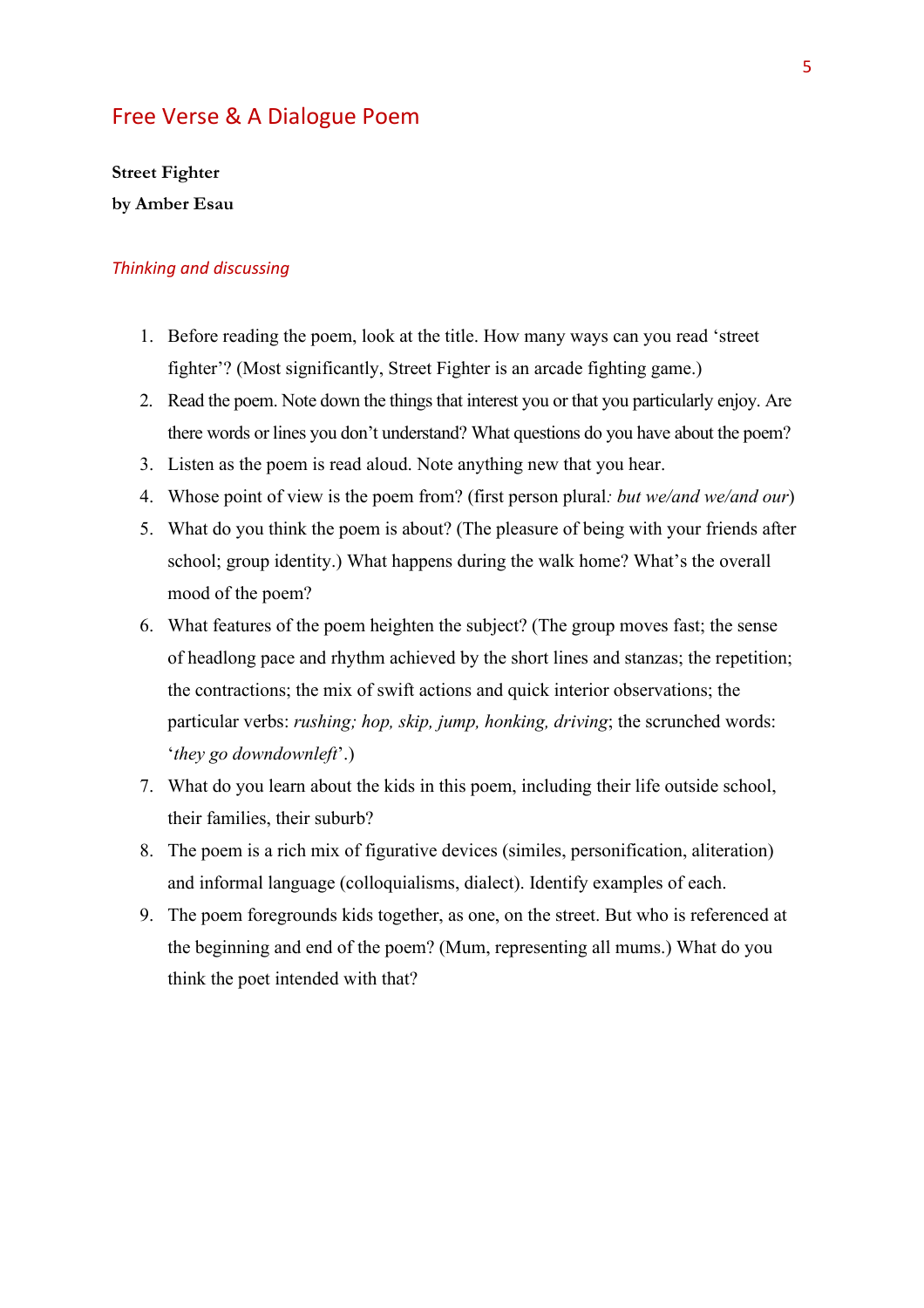#### **Street Fighter**

#### *Writing and presenting*

'Street Fighter' is written in free verse. Read the description of free verse on page 101. Note that while it 'has no rules' (as to structure), it does use 'all the usual features of poetry.' 'Street Fighter' revels in a good few poetic features, but the poem sprawls across five pages in ragged columns, like a group of kids making their way home from school. It's full of sudden moves and shouts and the noise of the suburb. Amber Esau exploits free verse's lack of formal rules to give the full sensory blast of a walk home. But, cleverly, she gives herself an internal structure to keep the poem shapely and tight: it begins as the kids burst out the school gate and ends once they reach home.

- 1. Write a free verse in which you travel from one place to another (walk, run, bike, scoot, skateboard). Use Amber Esau's poem as a prompt.
	- a. Work out where you'll start and end. It could be a short journey or a meandering one. Show the setting of your poem. (Suburb? Urban area? Rural? In a park?)
	- b. What's the pace? Speedy? Dawdling? Purposeful but moderate pace? Think about the ways this can be shown in your poem: line lengths, choice of verbs, the way things and people pass by or are noticed, etc.
	- c. Are you alone or in a group? Which point of view will you use?
	- d. What sensory effects or observations can you work into the poem? What can be seen, heard, tasted, touched, smelled?
	- e. Are there incidents or people along the way?
	- f. Is there conversation? What are the participants thinking? Are they listening to music as they go (can you borrow lyrics to use effectively)?
	- g. Read through your first draft. Does anything surprise you? Which parts do you particularly like? Can you trim or expand for better effect? Try a second draft. And a third …
- 2. 'Street Fighter' is fun to read aloud. Try performing it as a group, with 3–5 readers, like a chorus with soloists. Go through the poem first and work out who will read which parts and which parts might be read in unison. Think about what interesting rhythmic and musical effects you can achieve in the way you use the different voices available. Are there any sound effects you might add?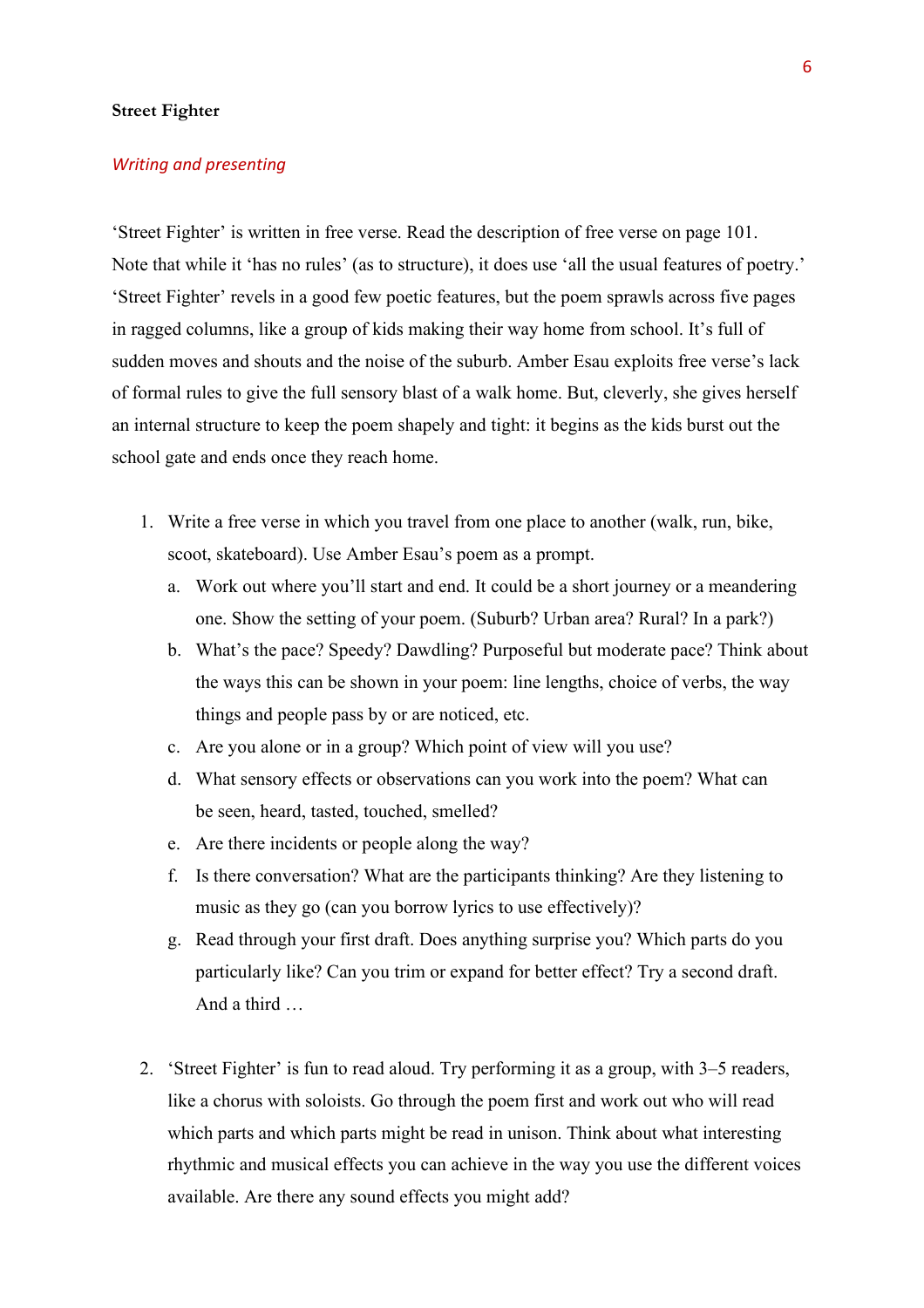#### *Thinking and discussing*

- 1. Ensure everyone understands what 'sole' means ('bro' or 'mate' in Samoan). What might the title mean?
- 2. Read the poem through. Note what you particularly like or any questions.
- 3. Listen as the poem is read aloud. Do you have further observations?
- 4. How many speakers are there in this dialogue poem? (three). How has the poet shown this visually? Who else has a brief walk-on part in the poem?
- 5. How would you describe the mood of this poem? Which aspects of the poem create that mood?
- 6. What happens in this poem? What would you say the poem is 'about'? (Two kids scheming and scabbing for some food, goofing off as they go. Two kids enjoying the creativity and 'music' of talk.)
- 7. The energy and drive, the rhythm and music of dialogue is at the heart of this poem. How does Victor Roger create those rhythms, that music? (Varying line lengths, emphases, repetitions, use of vernacular, dialogue sonics (*Fahhhh/Pffffft/Oooooh/Ssssssssht.*)
- 8. How does Victor make the poem comical? (The snap of the dialogue, the kids' ragging each other, mimicry, fake pathos, the exaggerated similes, the first speaker's success in wrangling a chip and his mock praise of the afakasi kid.)
- 9. Compare 'Street Fighter' and 'Sole to Sole'. What do they have in common? What are their differences? Which would you choose to perform?

#### *Writing and presenting*

'Sole to Sole' is a dialogue poem (a subset of free verse). Like Amber Esau, Victor Rodger uses the form's freedoms to full effect: the poem roams over several pages like a casual conversation between mates; it's spiked with dialogue's 'special' effects (emphases, silences, sounds of awe and exasperation, repetition, colourful epressions). Victor's poem feels like an episode in a larger narrative, or a scene in a play, but it's structured like a story with a beginning, middle, and end: the main players want something badly (food), there's an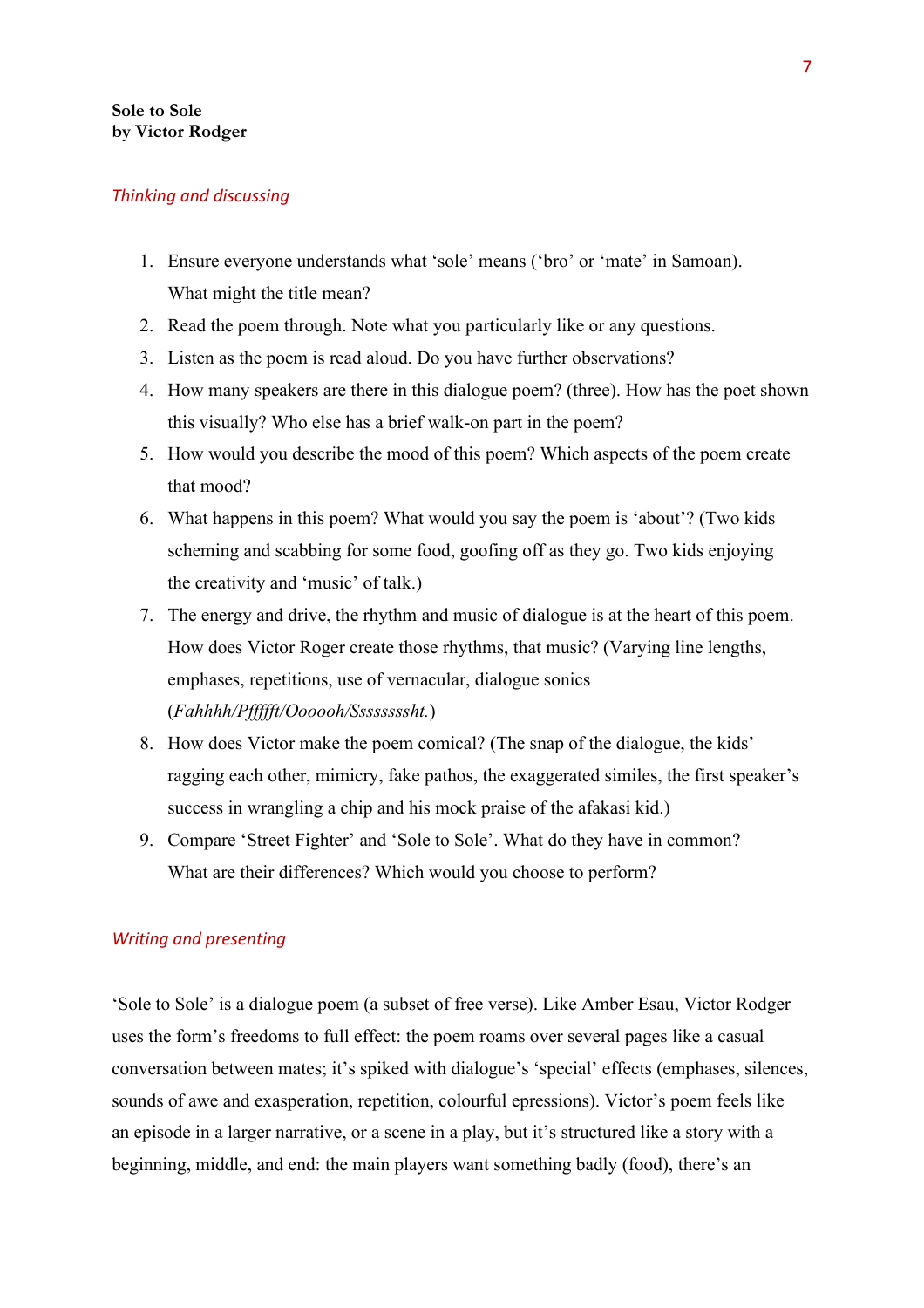#### **Sole to Sole**

obstacle (not enough money), they find a solution (scab off another kid). The poem's speakers are also vivid characters – their personalities are conveyed almost entirely by what they say and how they say it.

- 1. Write your own dialogue poem using 'Sole to Sole' as a guide. You can invent or use something from your own experience – but remember, 'real life' needs work ('the sandpaper of art'!) to be transformed into a persuasive poem.
	- a. How many people will be in this conversation? (More than three is a lot to control.) Where are they?
	- b. What's the main topic of conversation? Is there something the talkers want to achieve? Or are they discussing something that's happened (an incident, a person's actions)? Is one of them telling a story and the others interrupting along the way?
	- c. What's the overall mood or tone you want to convey? Comedy? Reflection? Fury? Sulking?
	- d. Where/how will the dialogue end? It's often useful to work this out before you begin writing.
	- e. How will you lay out your poem to make clear which character is speaking?
	- f. What poetic dialogue effects can you use to show your characters' personalities and the poem's general mood?
	- g. Think hard about your title. How much will it tell the reader/listener?
- 2. Write a dialogue poem as a group.
	- a. Decide how many voices you need. One of the voices could be a chorus.
	- b. Discuss the incident or elements of the poem and work out your structure.
	- c. Work up your first draft by going back and forth between yourselves, each writing your own parts in response to the others. This provides your base material. Discuss how this first draft can become an effective dialogue poem. What poetic features might you use? Think about your line breaks. How will the poem look on the page? Are there any sound effects you might add (whistling, clapping, hand slapping, whooping, etc.)? What is redundant in the first draft? Are there parts that need clarifying or expanding?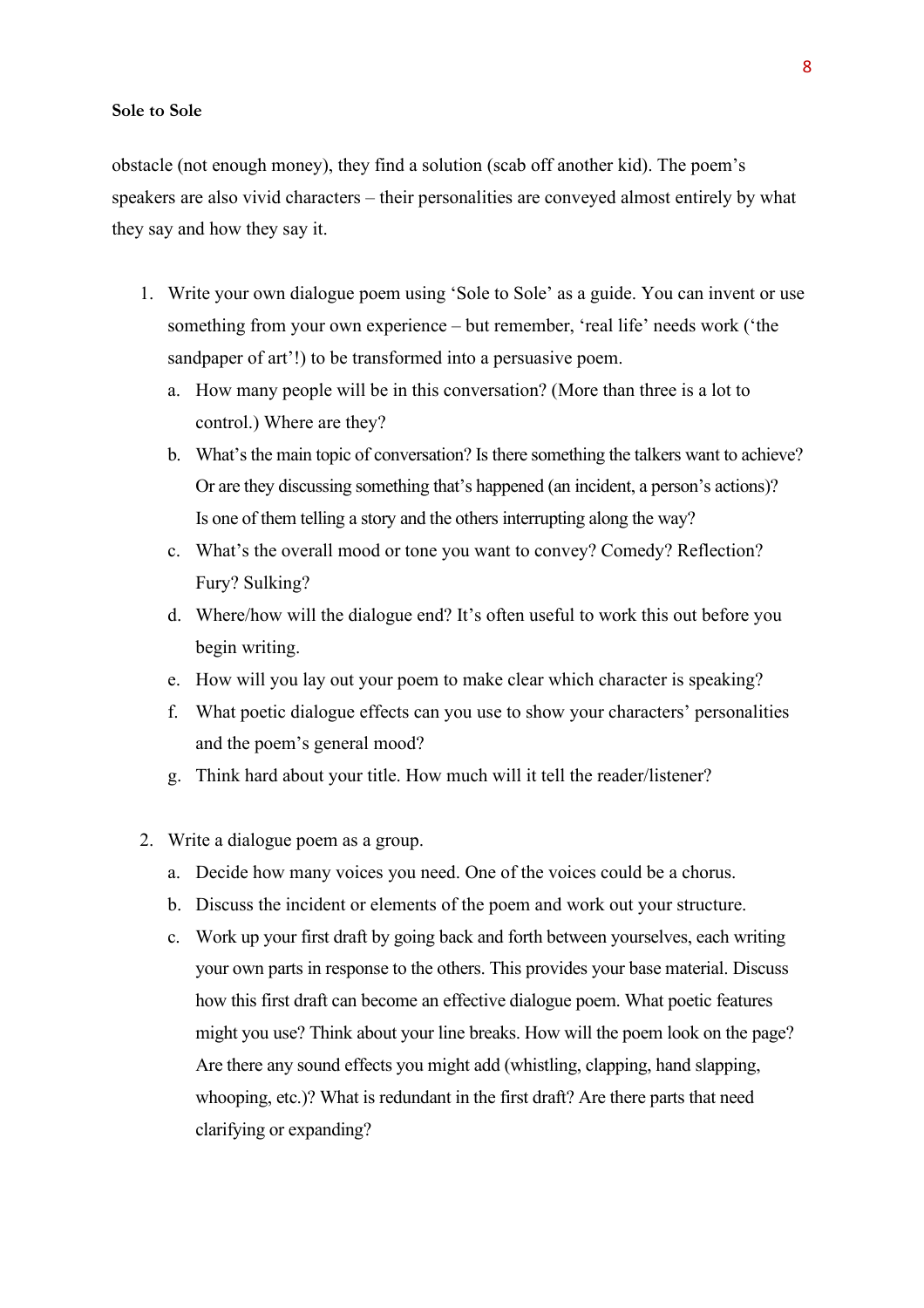#### **Sole to Sole**

- d. Work on as many drafts as you need but try to keep your ultimate poem to five pages.
- 3. 'Sole to Sole' is also a terrific performance piece. You'll need three expressive readers and some practice to work up a good pace and comic vibe.
- 4. Perform your own poems. Lend your voices to each others' work. Think about how you can heighten the poem's features with your use of voices or extra sound effects.

#### *Follow Up*

A new poetic form!

- Read the notes on poetic form in *Skinny Dip* (page 99) to get an idea of what kinds of rules some forms use.
- Now invent your own poetic form.
	- a. What's it called?
	- b. What are its rules? (How many lines? How many stanzas? Any rhyming scheme? Any repetitions? Particular subject matter? (Odes are usually in praise of something or someone, a eulogy generally praises someone who has died, haiku are often about the natural world or everyday occurrences.)
	- c. Now write a poem using your invented form. When you've done several drafts, make notes about the form: How difficult is it? (Too difficult – or just challenging enough?) Which rules do you think are particularly effective? Do you want to change anything before you launch this new form on the world?
	- d. Make copies of your poem for your classmates and read the poem aloud to them (world premiere!) Challenge them to work out what the rules of your new form are?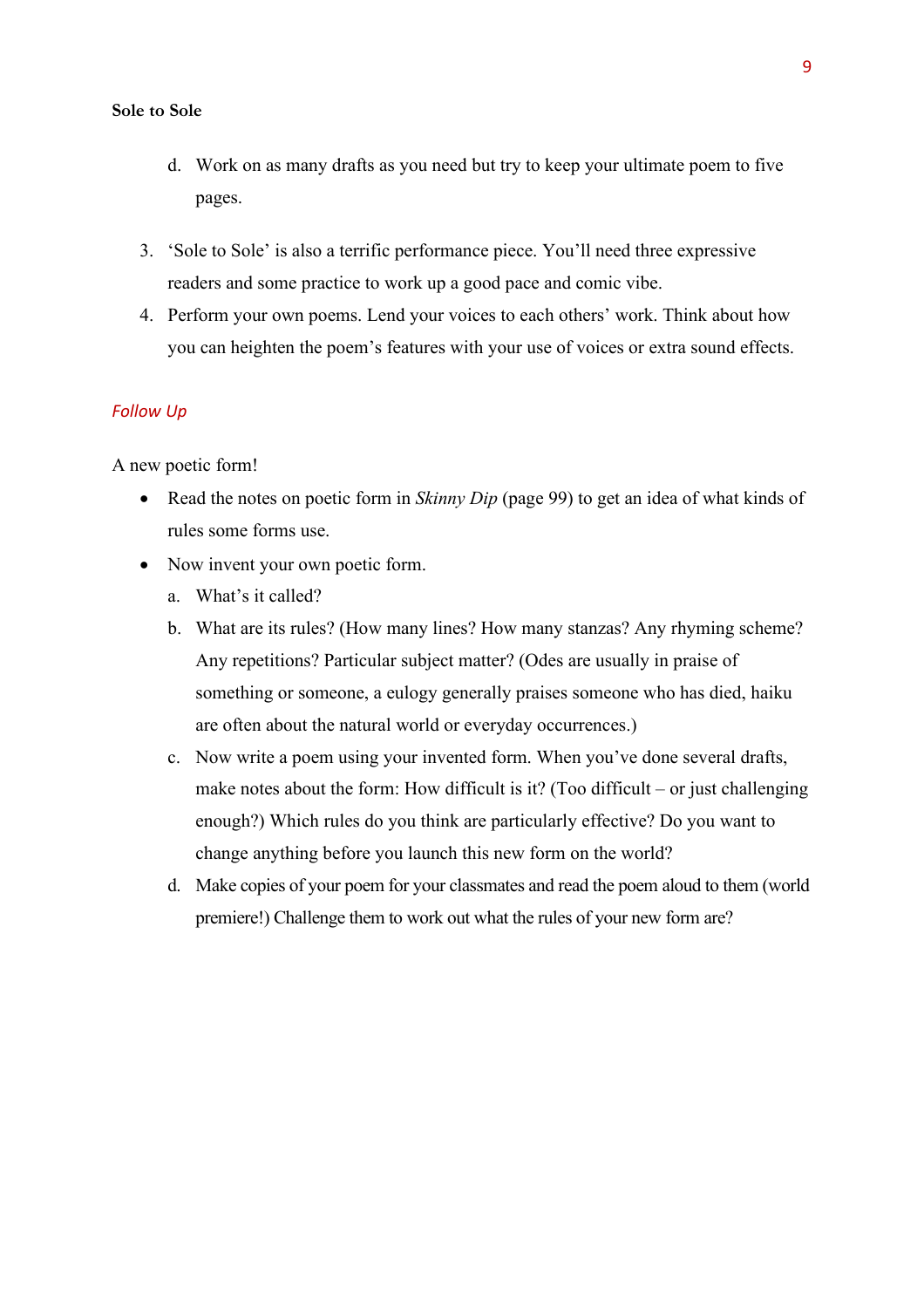## A Rondel & A Villanelle

**History Lesson by Bill Manhire** 

- 1. What might you expect from a poem with this title?
- 2. Read the poem. Is it what you expected? (History lessons traditionally deal in 'facts', such as places, dates, events, people, etc., and this poem has few specifics. It's saying something quite different about history and how we might make sense – or not – of it.) Note down what you respond to and any questions you may have.
- 3. What do you think Bill is saying with this poem? (That it's difficult to be black and white about historical events and people because people interpret history in different ways.)
- 4. How does he convey this idea?
	- He uses provisional statements: *a good or bad thing happened here. There are probably bones beneath the ground. We should spread the word around.*
	- He personifies the past and suggests it's a little impotent: it often can't tell us anything definitive: *The past can only stand and stare*.
	- He suggests that humanstoo are a little at a loss: *We stand on the top and gaze around*.
	- He implies that we often don't learn from the past. We repeat mistakes: *year after year after year after year, and the bones are starting to make a mound*.
	- We don't pay attention: *but no one seems to care.* Or we forget: *the view is part of our atmosphere*.
- 5. Read the notes on rondels (page 99). Listen to the poem read aloud.
- 6. What features of the rondel accentuate the poem's subject?
	- Bill uses the repetition required (*A good or bad thing happened here*) to emphasise the idea at the heart of the poem: we read history through personal lenses so it's difficult to reach agreement on what happened and why.
	- The rhyme requirement also gives a particular lilt to the poem, an almost carefree verve, underscoring the poem's suggestion that our relationship with history is sometimes casual or inattentive. But, paradoxically, this rhyme also magnifies the pathos at the heart of the poem (*year after year after year after year*)*.* History and its enigmas may be reduced to rhyming ditties and anecdote.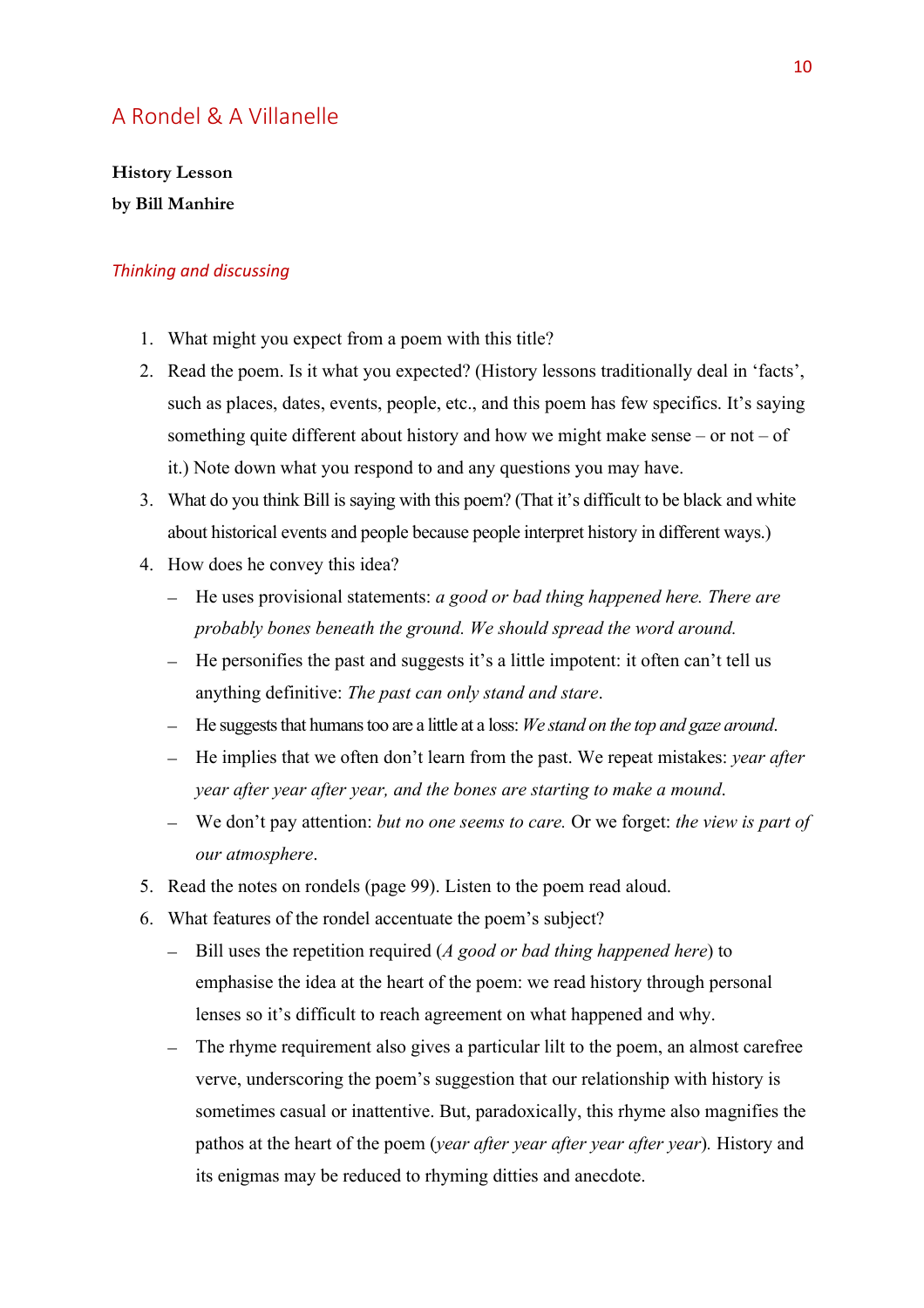#### *Writing and presenting*

Writing a poem within a prescribed structure can be challenging. There are usually a number of things to juggle: stanza length, rhyme schemes, repetitions, etc. But parameters can also be oddly helpful. They narrow your options (lots you don't have to think about), and they require you to be inventive, which can be exciting. With a bit of sweat, you can surprise yourself!

Rondel means round. The form has many variations (the AB pattern, for example, changes from poem to poem), but it's helpful to think of the rondel as a round thing, a poem that circles back on itself. It does this by using a refrain, beginning with a line that repeats itself at the poem's end.

- 1. Using Bill Manhire's 'History Lesson' as a prompt, try writing your own rondel in which you observe the following requirements:
	- a. Begin and end with the same line (a refrain). Think about how you might use that line elsewhere in the poem.
	- b. Use four quatrains (four-line stanza) along with a quintet (five lines) or a sestet (six lines).
	- c. Use an AB rhyme scheme. You can vary that arrangement: do AABB or ABAB or ABBA. Up to you.
	- d. Think about what subject might lend itself to, or benefit from, a refrain. Repeated lines can be useful for suggesting a number of powerful emotions: longing, envy, greed, anticipation, attraction, guilt, anxiety, a recurring memory …
	- e. Your poem will need several drafts. Think of the first draft as getting the bones of your idea – and your structure – on paper. Happily, you already know what your final line will be (something to write towards). But don't try and get everything 'right' in this draft. The subsequent drafts are for adjusting: trying out alternative rhymes, line lengths, repetitions, and vocabulary. The poem may change in emphasis over several drafts. Writing is, after all, an exploration!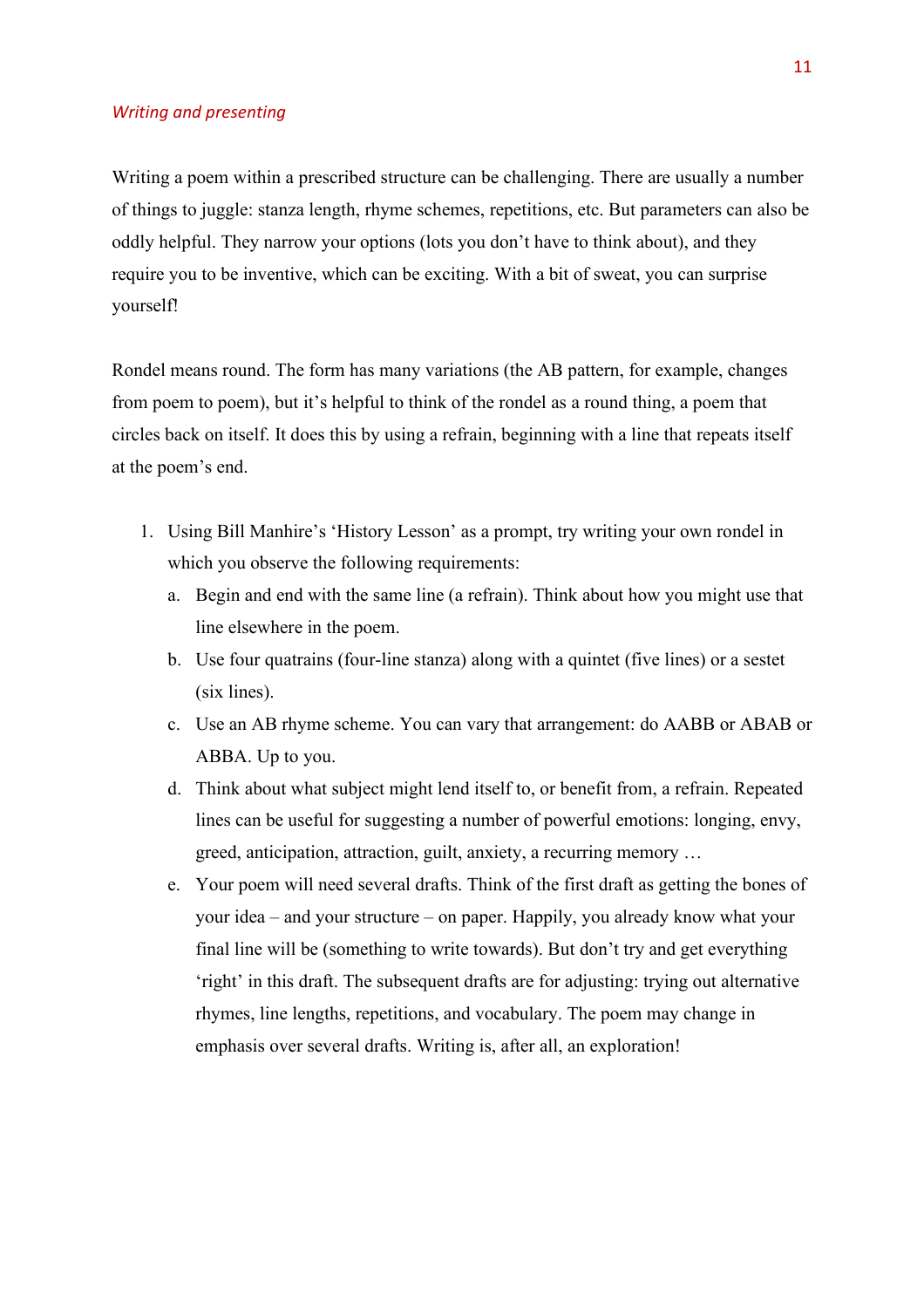#### **School Caretaker by Tim Upperton**

- 1. Read the poem. Note down your thoughts or any questions.
- 2. Listen to the poem being read aloud. What *sound* effects did you notice throughout? (End rhymes and internal rhymes, assonance.)
- 3. Whose point of view is the poem from? What do you learn about the caretaker? How would you describe the caretaker's *tone* throughout? What is the mood of the poem? How does the caretaker feel about his job? (Pride and perhaps a little futility.) Which parts of the poem tell you this?
- 4. This is a villanelle a poetic form with a strict structure. Can you track the two rhyme schemes? (ABA through the first five stanzas, which are three-line tercets; ABAA in the final stanza, a four-line quatrain.) Look at them closely – they're clever. (The rhyme often goes over two words: *wakers/make is, sake a/wind breaker,* etc.) Why do you think the villanelle's strictures might work well with this poem's subject? Read Tim Upperton's thoughts on villanelles (page 100).
- 5. Other effects are less obvious but add considerably to the tone and mood of the poem. Can you see what they are?
	- Humorous, dead-pan oppositions, with hints of bathos: *What I make is/soon unmade; the enamel gleams/But not for long; a cake is made/It's sometimes a flop*. The caretaker consistently undercuts his 'achievements'. He's wilfully, or helplessly, downbeat.
	- Ironic deflation: *I come from a long line of caretakers.* 'I come from a long line' is generally used to describe the continuation of a family tradition and to imply a sense of pride in longevity of practice. Our caretaker *may* come from a long family line of caretakers, but it's much more likely he's just the latest in a long line of unrelated caretaker employees at the school, and this perhaps suggests a kind of anonymity, even solitariness.
	- Borrowed phrases are buried in the caretaker's story: *the kids are all right* (the name of a song by The Who, in which the singer is rationalising leaving his girl; a sentimental movie in which the kids may or may not be all right); and *green acres*  (a slightly grandiose 19th century term for a large estate; also a tv comedy from the 1960s). How would you describe the poet's use of these phrases? (ironic)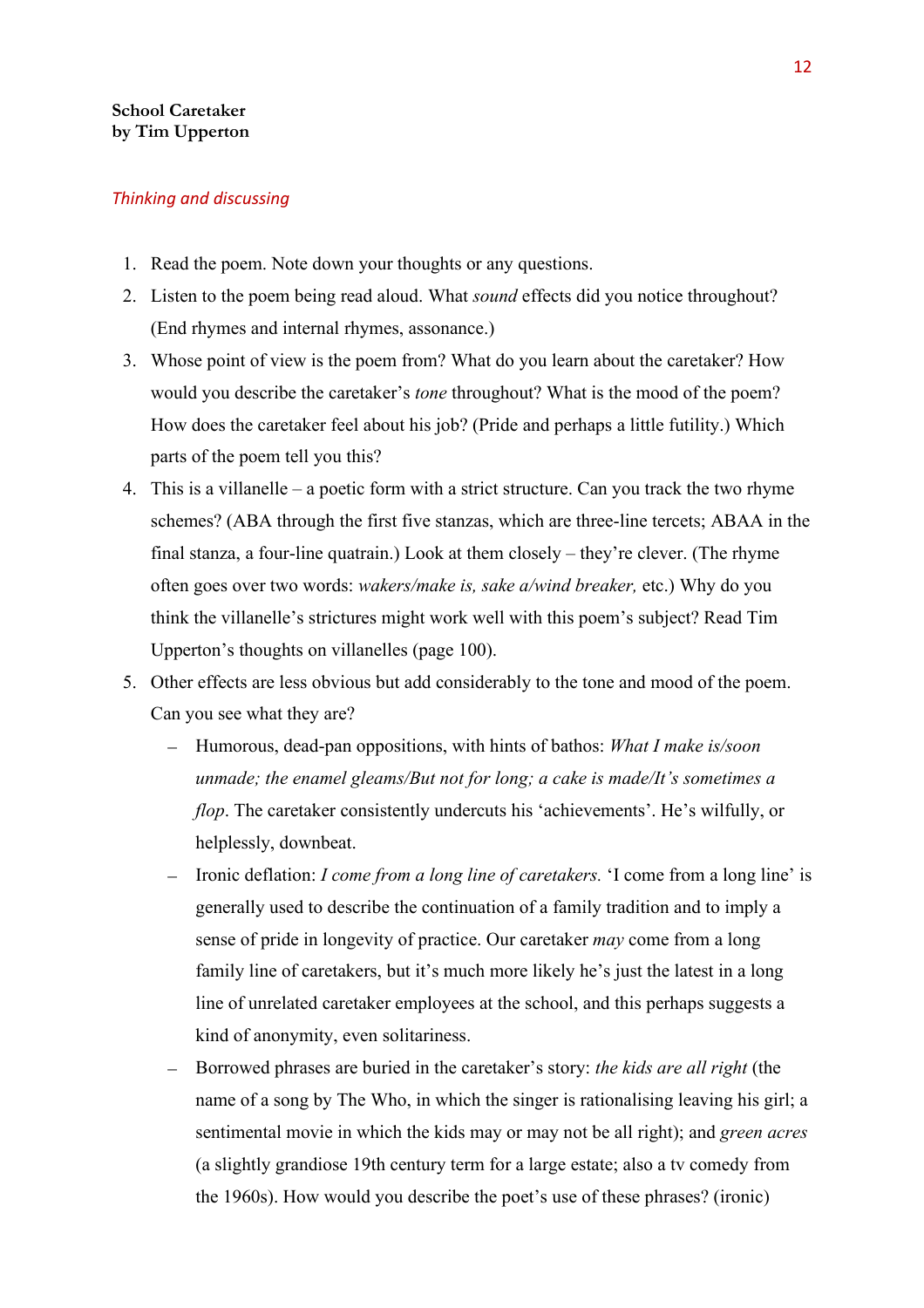#### **School Caretaker**

- 6. The final stanza arguably summarises the caretaker's complex feelings about his job. What's going on in that stanza? (It's showing the kind attention paid by the kids who made and decorated the cake, but the caretaker decoration on top of the cake is tiny... implying the caretaker is mostly on the periphery of everyone's attention. Yet his final words are: *'They know I care. I am the caretaker*. Both things are true. He lives in paradox.)
- 7. Think about the title in relation to the last line. What's different about the two uses of 'caretaker'?
- 8. Read Tim Upperton's other poem 'PE' (page 64) and the notes on blank verse (page 101). What elements do his two poems have in common? (Humour; playing with the rules of their form; use of deflation and inflation; both look at familiar things in unexpected and ironic ways.)

#### *Writing and presenting*

Villanelles are quite the challenge – but poets seem to love the demands they make. They also play round with the rules if it suits them better. As the notes on villanelles say, 'Tim declined to fully play ball'. He declined the two repeated lines requirement. Online, you'll find dozens of examples of villanelles from poets of the world. Many of them adapt the rules. [www.poetryfoundation.org/learn/glossary-terms/villanelle](http://www.poetryfoundation.org/learn/glossary-terms/villanelle)

- 1. Using Tim Upperton's 'School Caretaker' as a model or prompt, write your own villanelle observing the following restraints (and it's your choice whether to use the two repeated lines).
	- a. Write five tercets (three-line stanzas) and a quatrain (four lines).
	- b. Use a rhyme scheme: could be ABA like Tim's (ABAB in the quatrain) or AAB or ABB in the tercets, and ABAB or AABB in the quatrain
	- c. What's your subject? Like Tim, you may want to write about a person whose work or daily life has repeated, ritualistic aspects to it, in which case, the repeated lines could be useful (it might be yourself!). Or you could look closely at an animal (a pet) in their habitual round. Or you may want to consider an event that can be highlighted by the use of repetition: lockdown level 4, exams, sports practice, maths, eating breakfast, churc, the rituals of gaming.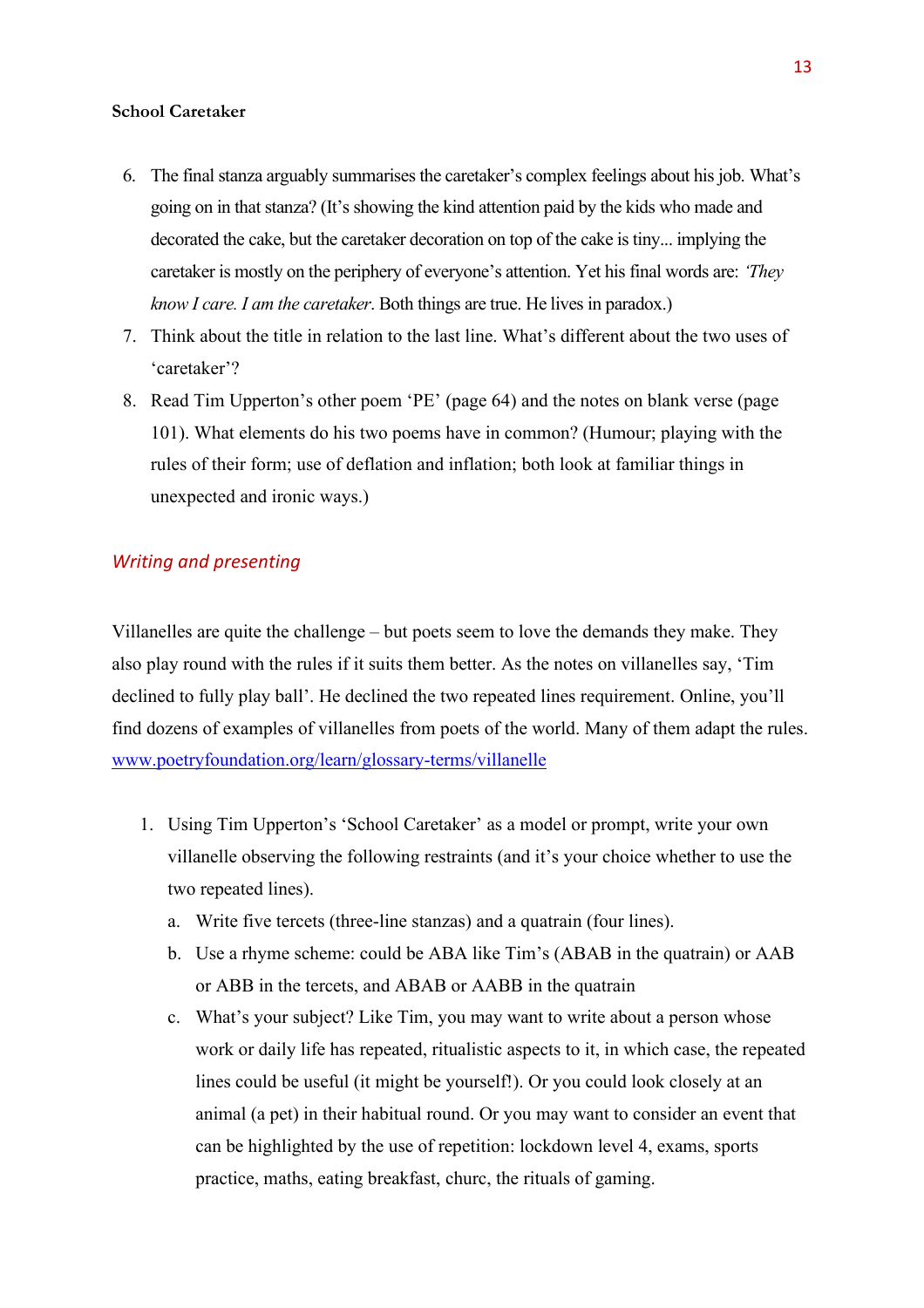#### **School Caretaker**

- d. As with the rondel exercise, this poem will need several drafts. There's a lot of trial and error when you have a rhyme requirement. You delete and reinstate. Shift lines around. Banish them forever and try something new. Keep at it. It's thrilling to behold your finished villanelle.
- e. Don't forget a title. How will it work with the rest of your poem? Think of it as *part* of the poem, a hat that sets off an outfit – not a mismatched one snatched hastily from a hook.
- 2. Write a poem about a recurring person in your life about whom you know very little. Someone like a bus driver, local dairy owner, doctor, courier driver, teacher, neighbour … someone you see regularly enough to have noticed some details about.
	- a. You'll need to imagine/invent aspects of this person, blend what you know with the imagined parts to create a portrait.
	- b. Write the poem in the first person from *your subject's* point of view.
	- c. Choose your own form: rondel, villanelle, free verse, acrostic, alphabet poem, etc.
	- d. Keep it to one page.
	- e. Expect to do several drafts, editing, tightening, elaborating until you think the poem is the best it can be.
- 3. Perform your rondels, villanelles, and poetry portraits to each other. Think of this performance as a public poetry reading. Introduce your poem with a few words about the subject – why you chose it, any particularly tricky bits in the writing, anything that surprised you about the finished poem.